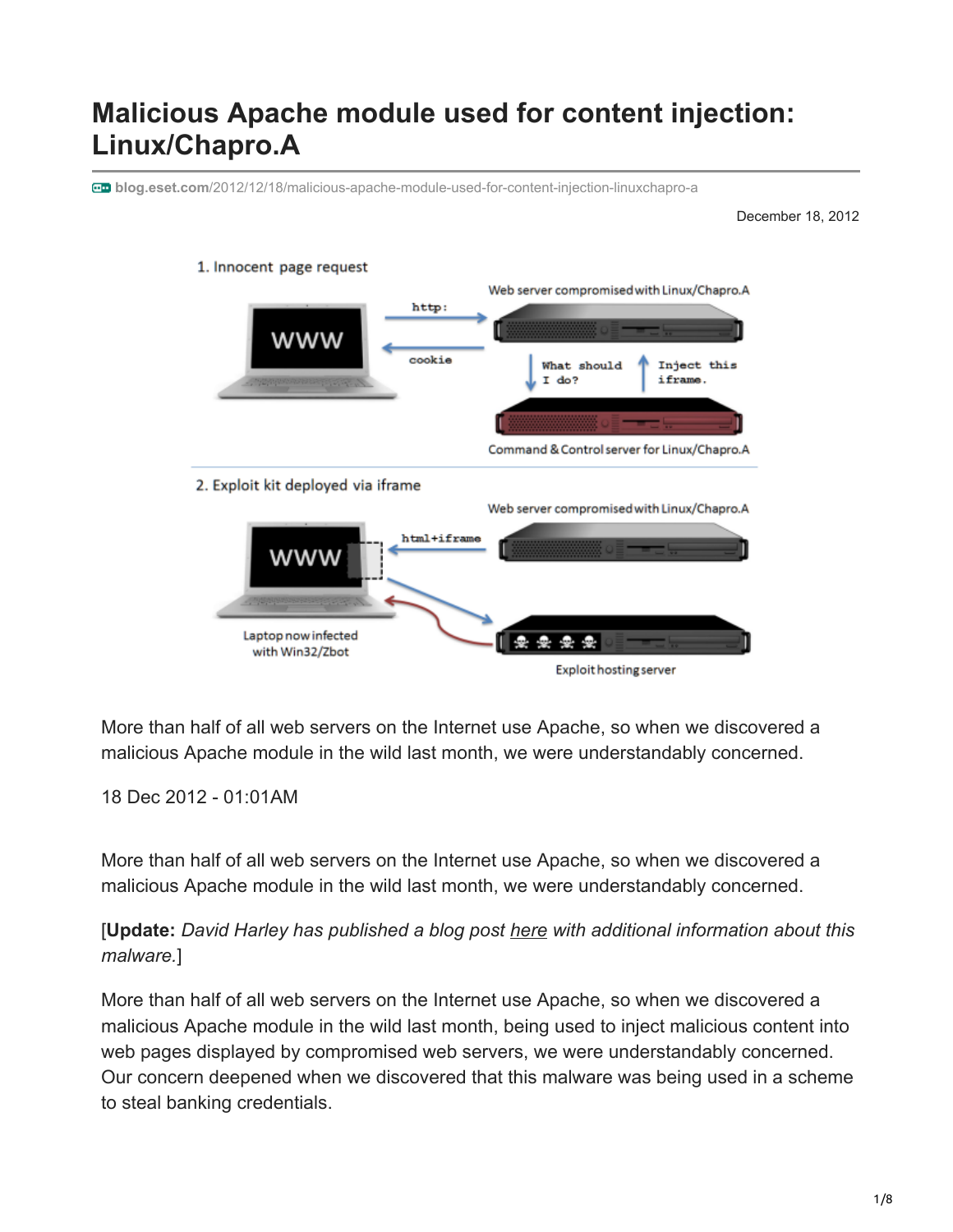At first, we wondered if this code might be related to the [Linux/Snasko.A rootkit](http://seclists.org/fulldisclosure/2012/Nov/94) reported to the Full-Disclosure mailing list and then analyzed by [CrowdStrike](http://blog.crowdstrike.com/2012/11/http-iframe-injecting-linux-rootkit.html) and [Kaspersky](https://www.securelist.com/en/blog/208193935/) but it turns out this is a completely different beast.



Although the module can serve any type of content, in this specific case the final payload, achieved via the iframe injection, was installation of a variant of Win32/Zbot, which is commonly used to steal banking information from infected systems.

We also found that this module has a couple of interesting capabilities designed to reduce its chances of being spotted by system administrators. In addition to analyzing the malicious Apache module, we were able to analyze the malicious content it was serving.

In this analysis, we will present the characteristics of Linux/Chapro.A. We will also give an overview of the exploit kit used to install malware, and the final Win32/Zbot payload.

### **Linux/Chapro.A Characteristics**

The Linux/Chapro.A malicious Apache module is an x64 Linux binary. This malware makes use of only one obfuscation technique. It uses an XOR loop with a 12 byte long key to encode most of the strings.

The program has many capabilities to evade detection by system administrators. Before serving malicious content to a visitor, multiple checks will be performed.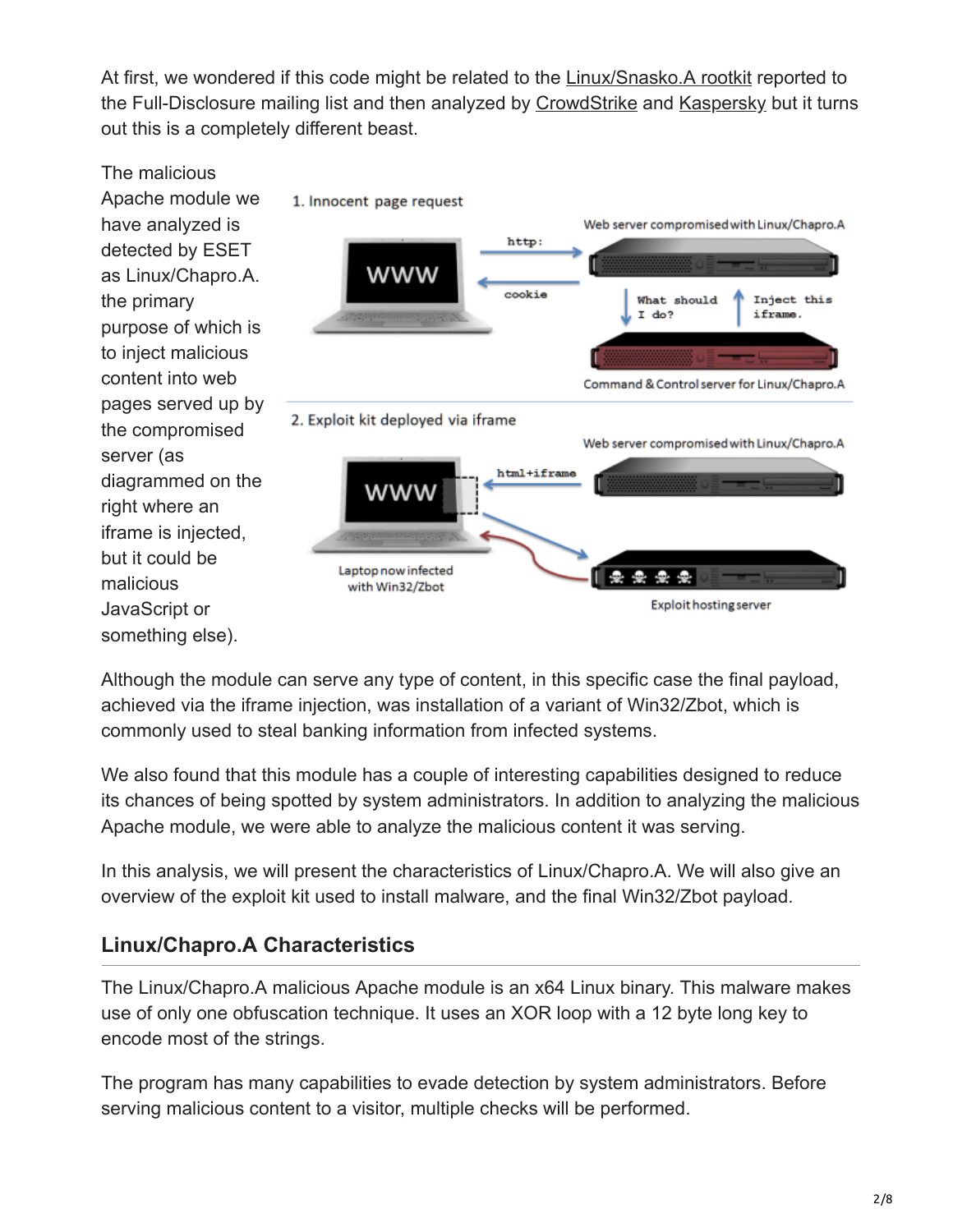First, Linux/Chapro.A checks the web browser's user agent for known bots as well as web browsers that are not likely to be vulnerable to the exploits used to infect the target system. If the web browser visiting the page has a user agent string that contains keywords known to be used by web crawlers, the malware will not be served the malicious content. The following figure shows some of the keywords used by the bot.

|    | public C_ARRAY_BAN_USERAGENT                       |
|----|----------------------------------------------------|
|    | C_ARRAY_BAN_USERAGENT db 'CHROME',0Ah ; DATA XREF: |
|    | db 'GOOGLEBOT',0Ah                                 |
| db | 'SLURP', 0Ah                                       |
| db | 'YAHOO', 0Ah                                       |
| db | 'BING',0Ah                                         |
| db | 'LINUX',0Ah                                        |
| db | OPENBSD 0Ah                                        |
| db | MACINTOSH ,0Ah                                     |
| db | 'MAC OS',0Ah                                       |
|    | db 'IPHONE',0Ah                                    |
| db | 'SYMBIANOS',0Ah                                    |
| db | 'NOKIA',0Ah                                        |
| db | 'LINKDEX',0Ah                                      |
| db | 'FROG/1',0Ah                                       |
| db | <b>USER-AGENT</b> , 0Ah                            |
| db | 'BLACKBERRY',0Ah                                   |
| db | 'MOTOROLA',0Ah                                     |
| db | OAh,'BUPLE-PUB'                                    |
| db | 'AKREGATOR', 0Ah                                   |
| db | SONYERICSSON ,0Ah                                  |
| db | 'MACBOOK',0Ah                                      |
| db | 'XENU LINK',0Ah                                    |
| db | 'METAURI',0Ah                                      |
| db | 'REEDER', 0Ah                                      |
| db | MOODLEBOT',0Ah                                     |
| db | 'SAMSUNG',0Ah                                      |
| db | 'SINDICE-FETCHER',0Ah                              |
| db | 'EZOOMS',0Ah                                       |
| db | 'NIKOBOT', 0Ah                                     |
| db | 'BINLAR',0Ah                                       |
| db | 'DARWIN',0Ah                                       |
| db | <b>PLAYSTATION',0Ah</b>                            |
| db | OPERA MINI',0Ah                                    |
| db | 'NINTENDO',0Ah                                     |
| db | 'YANDEX', 0Ah                                      |
| db | CRAWLER ,0Ah                                       |
| db | OAh,'JIKE''                                        |
| db | 'SPIDER',0Ah                                       |

Linux/Chapro.A will also inspect all active SSH sessions on the Linux system on which it is running to determine the IP addresses being used by them. If a visitor browses a page using any of the same IPs involved in a SSH connection, it will not be served the malicious content. This helps hide the malicious content from system administrators, web developers and others who might be working on the web server

Before injecting the malicious iframe into the web content sent by the server, Linux/Chapro.A sets a cookie in the visiting web browser. Malicious content will not be served if the visiting browser already had that cookie set. This helps ensure that visitors will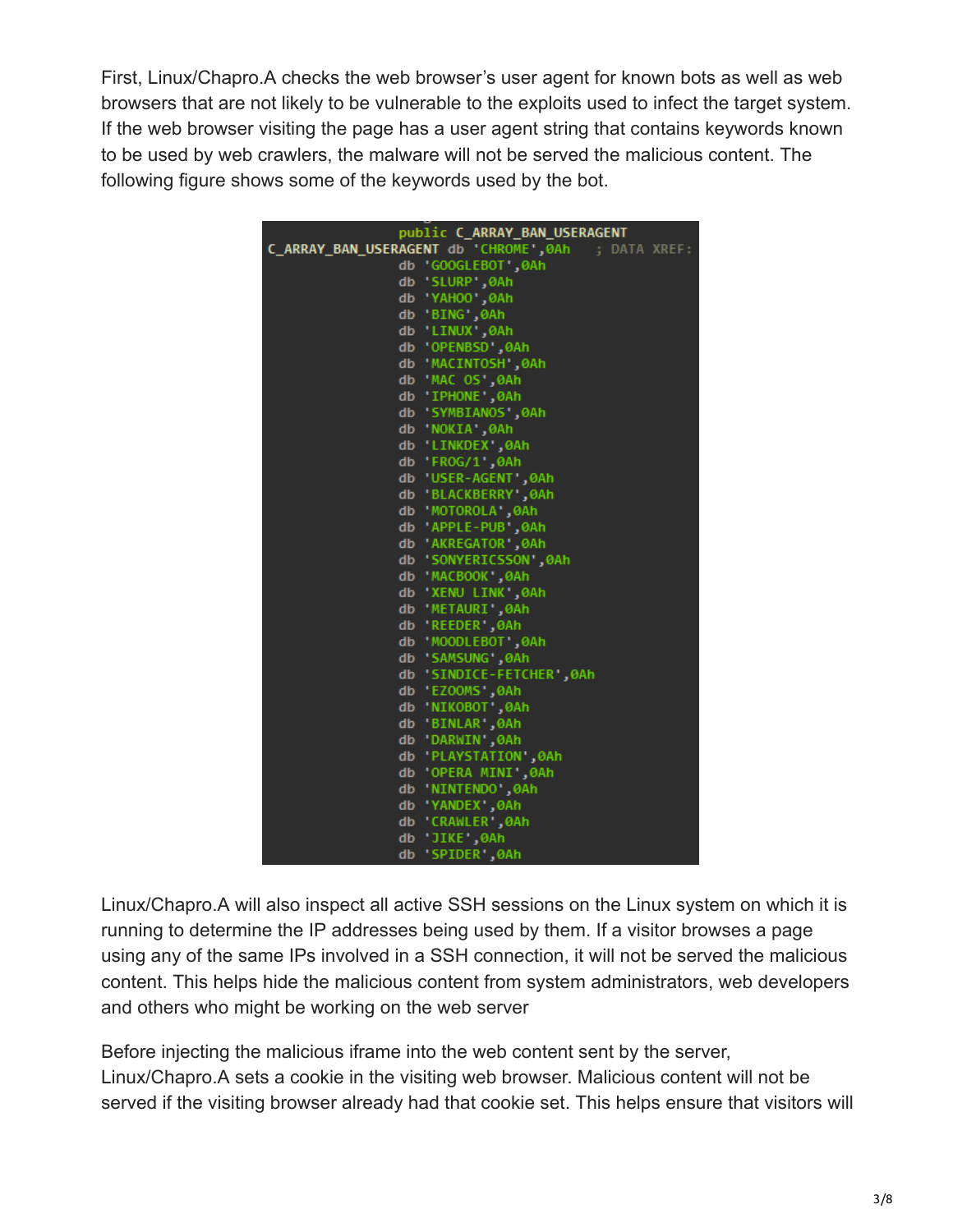not receive malicious content over and over again, making it more difficult to determine how a system was infected.

Finally, Linux/Chapro.A maintains a list of IP addresses that have been served malicious content. If a user visits an infected website twice from the same IP address; it will only receive the malicious content once. This provides a second, additional method to make the path of infection more difficult to determine.

# **Injected Content**

The main purpose of Linux/Chapro.A is to inject iframes into webpages served by the Apache webserver to which it is attached. To do so, the malware sends an HTTP POST request to its command and control server every 10 minutes. The following figure shows one such HTTP POST request.

```
POST /index.php HTTP/1.1
User-Agent: Mozilla/5.0 (X11; Linux x86_64) AppleWebKit/536.11 (KHTML, like Gecko)<br>Ubuntu/12.04 Chromium/20.0.1132.47 Chrome/20.0.1132.47 Safari/536.11
Accept * * /*
Host:
Connection: Keep-Alive
Content-Type: application/x-www-form-urlencoded
Content-Length: 35
c=1&version=2012. 08.07&uname=Linux
```
At the time of our analysis, the malicious command and control server was being hosted in Germany. It has recently gone offline.

The request is simple; it only includes the version of the malware and the operating system it is running on. The command and control server will respond to the query with the iframe to be injected by the malicious apache module. The iframe is encoded using base64 and XOR. If a visitor does not fall into any of the blacklists detailed in the previous section, it is served the iframe downloaded from the command and control server.

The figure below shows the HTML code for an iframe sent by Linux/Chapro.A. The iframe is positioned outside of the usual browser display area in order to avoid being seen by the user.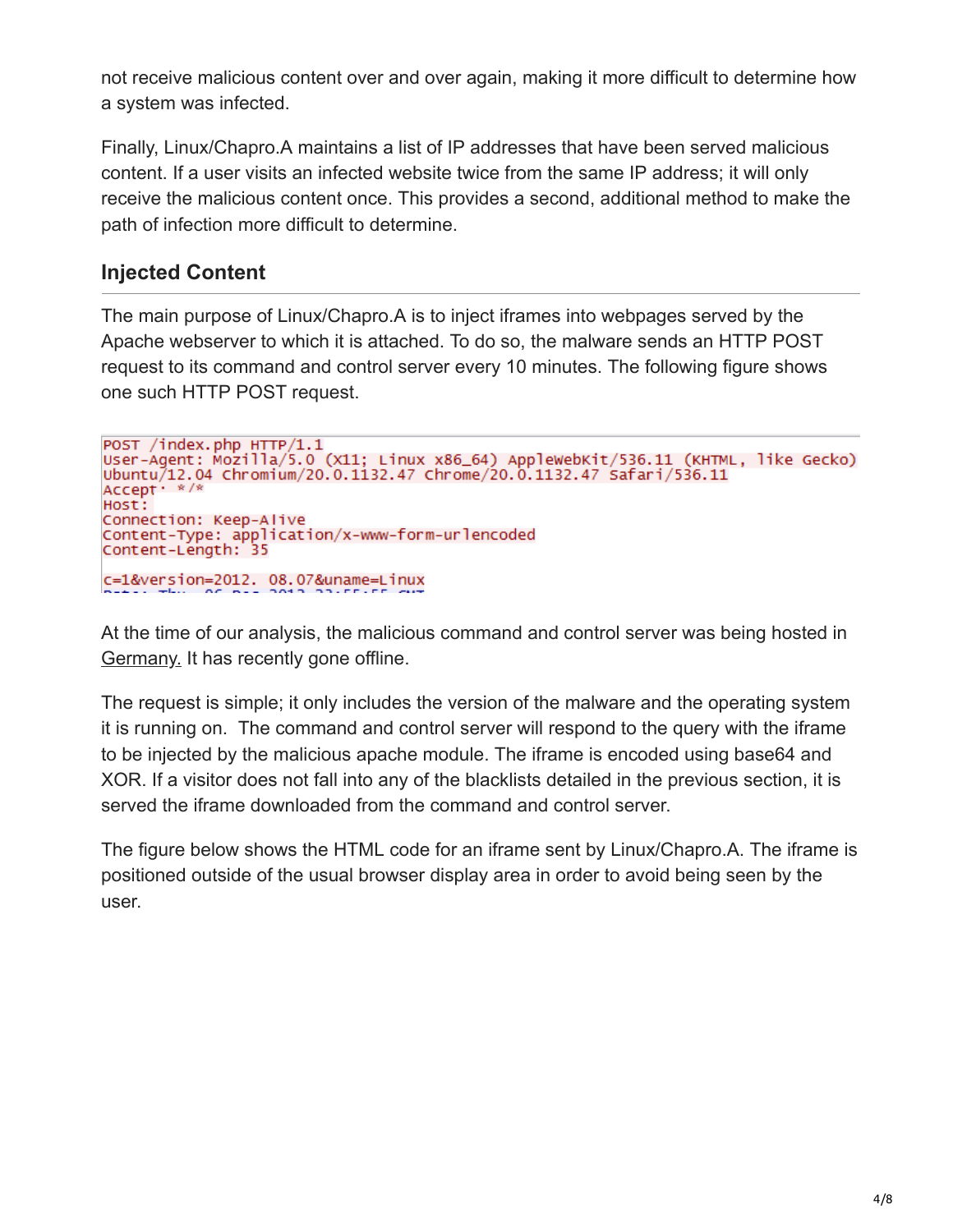

# **Exploit Kit**

Based on our analysis and descriptions from [this article](http://malware.dontneedcoffee.com/2012/08/cve-2012-4681-sweet-orange.html), we are confident the iframe injected by Linux/Chapro.A points to a "Sweet Orange" exploit pack landing page. At the time of our analysis, the exploit pack was being hosted in Lithuania. The pack tries to exploit the following vulnerabilities found in modern web browsers and plugins:

- [CVE-2012-5076: Java JAX-WS Class Handling](http://cve.mitre.org/cgi-bin/cvename.cgi?name=CVE-2012-5076)
- [CVE-2012-4681: Java getField Method Class Invocation Privilege Escalation](http://cve.mitre.org/cgi-bin/cvename.cgi?name=CVE-2012-4681)
- [CVE-2006-0003: Internet Explorer MDAC](http://cve.mitre.org/cgi-bin/cvename.cgi?name=CVE-2006-0003)
- [CVE-2010-0188: Adobe Reader LibTiff Integer Overflow](http://cve.mitre.org/cgi-bin/cvename.cgi?name=CVE-2010-0188)

If the exploit pack is able to exploit one of the vulnerabilities it has exploits for, the final payload is executed.

# **Attack Payload**

The final purpose of the attack we have investigated is to install a variant of Win32/Zbot, also known as ZeuS, which has been widely used for years to steal banking-related information. In this case, the Win32/Zbot variant targets European and Russian banking institutions. The screenshot below shows a form used by a bank to give customers online access to account information.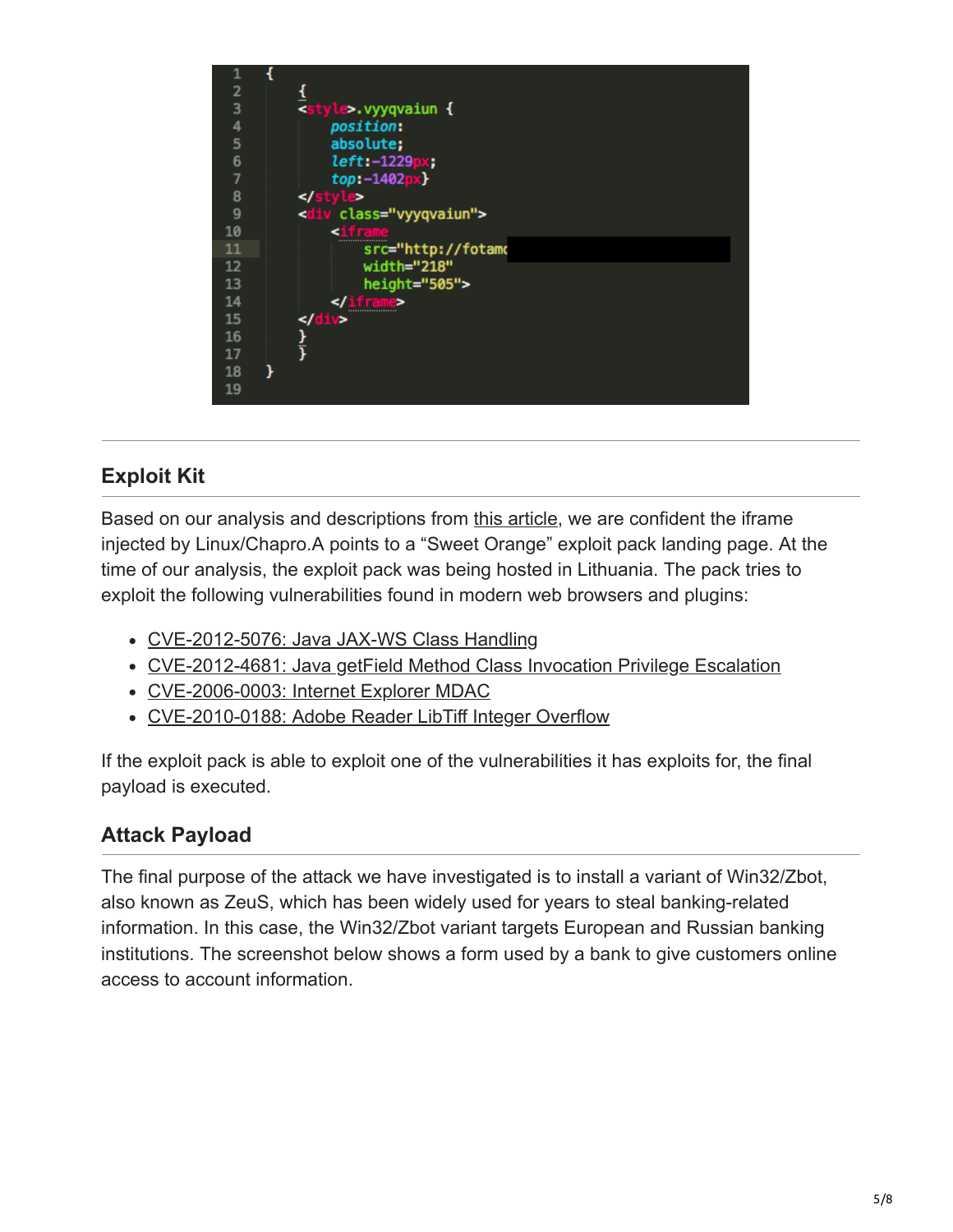#### Login

| Login:   |  |  |  |
|----------|--|--|--|
| Password |  |  |  |

Apparently this bank is aware that it has been targeted by criminals attempting to obtain customer PIN code and CVC/CVV code information. Indeed, a specific warning is shown on its customer login form. However, when the login page is visited from a compromised host, this warning is removed by the malware, as you can see below.

### Login

| Login:   |                        |  |  |
|----------|------------------------|--|--|
| Password |                        |  |  |
|          | Log in<br>Registration |  |  |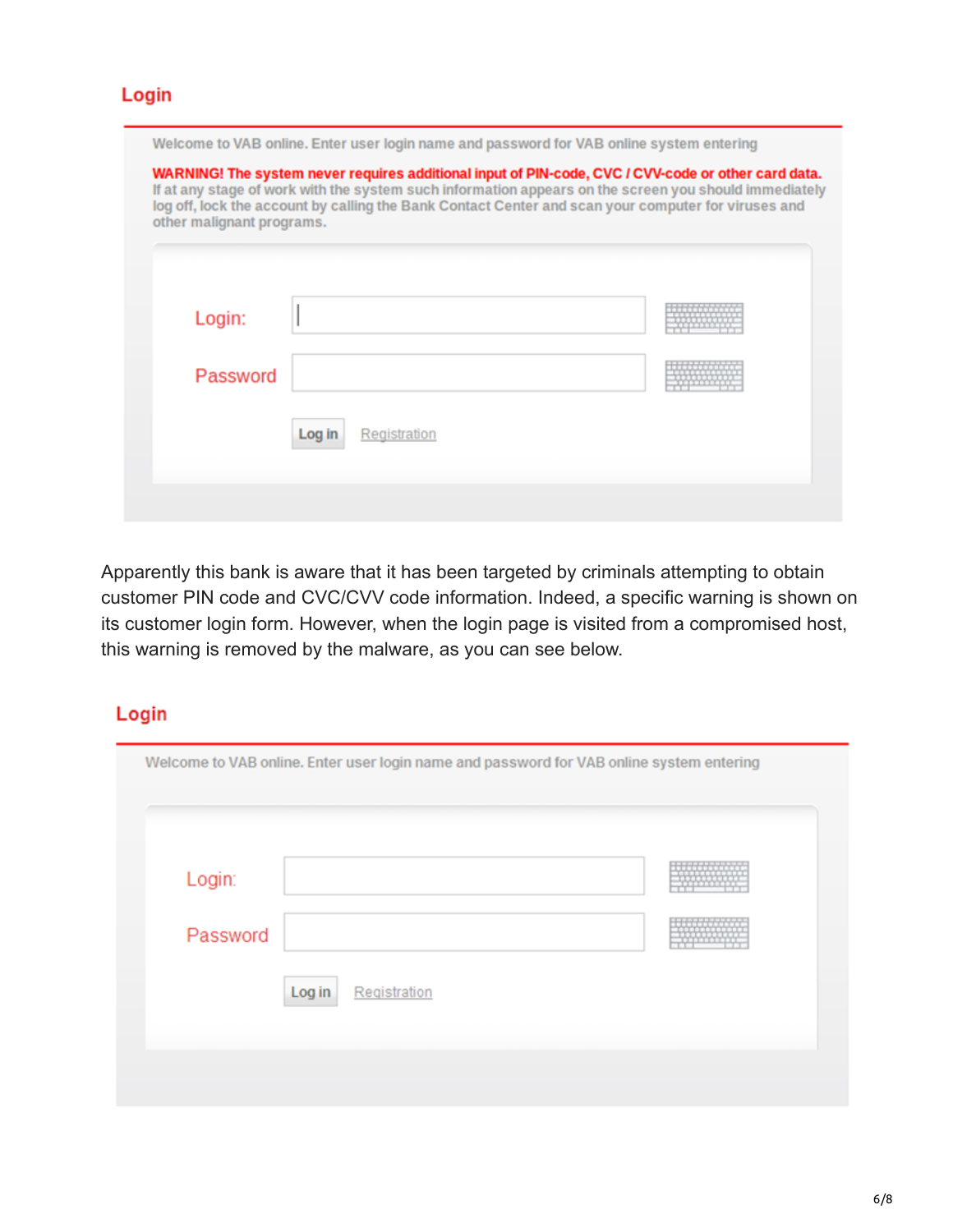Once the user has logged into his account, the malware will inject a pop-up asking for the CVV code for his card, which is exactly the behavior outlined in the warning on the original login form. The malware will then try to send the user credentials, along with the CVV, to the botnet operator.

## **Conclusions**

The Linux/Chapro.A attack has not been publicly documented in the past. Our telemetry systems did not report other installation of this malicious Apache module in the wild. While the intent of injecting iframes into served webpages is the same as the rootkit analyzed by Crowdstrike and Kaspersky, we confirm this is not the same malware family. On the other hand, this malware has many similarities to something discussed on Russian underground forums as exposed by **Dancho Danchev**.

While we have not witnessed any other installations of Linux/Chapro.A in the wild, we have observed thousands of users accessing the Sweet Orange exploit pack before we blocked access to this server in our products. ESET blocked the exploit attempts through generic detection, even before additional protection was added with URL blocking.

The attack described in the present analysis shows the increased complexity of malware attacks. This complicated case spreads across three different countries, targeting users from a fourth one, making it very hard for law enforcement agencies to investigate and mitigate. It is not clear at this point in time if the same group of people are behind the whole operation, or if multiple gangs collaborated, perhaps with one to drive traffic to the exploit pack and sell the infected computers to another gang operating a botnet based on Win32/Zbot.

# **Acknowledgements**

We would like to thank the following researchers for their contribution in this research:Jean-Ian Boutin, François Chagnon, Sébastien Duquette, Aleksander Matrosov.

# **Analyzed Files**

The following listing provides the MD5 hashes for the files involved in our research:

| <b>Description</b>     | <b>MD5 Hash</b>                  |
|------------------------|----------------------------------|
| Linux/Chapro.A         | e022de72cce8129bd5ac8a0675996318 |
| <b>Injected iframe</b> | 111e3e0bf96b6ebda0aeffdb444bcf8d |
| Java exploit           | 2bd88b0f267e5aa5ec00d1452a63d9dc |
| <b>Zeus binary</b>     | 3840a6506d9d5c2443687d1cf07e25d0 |